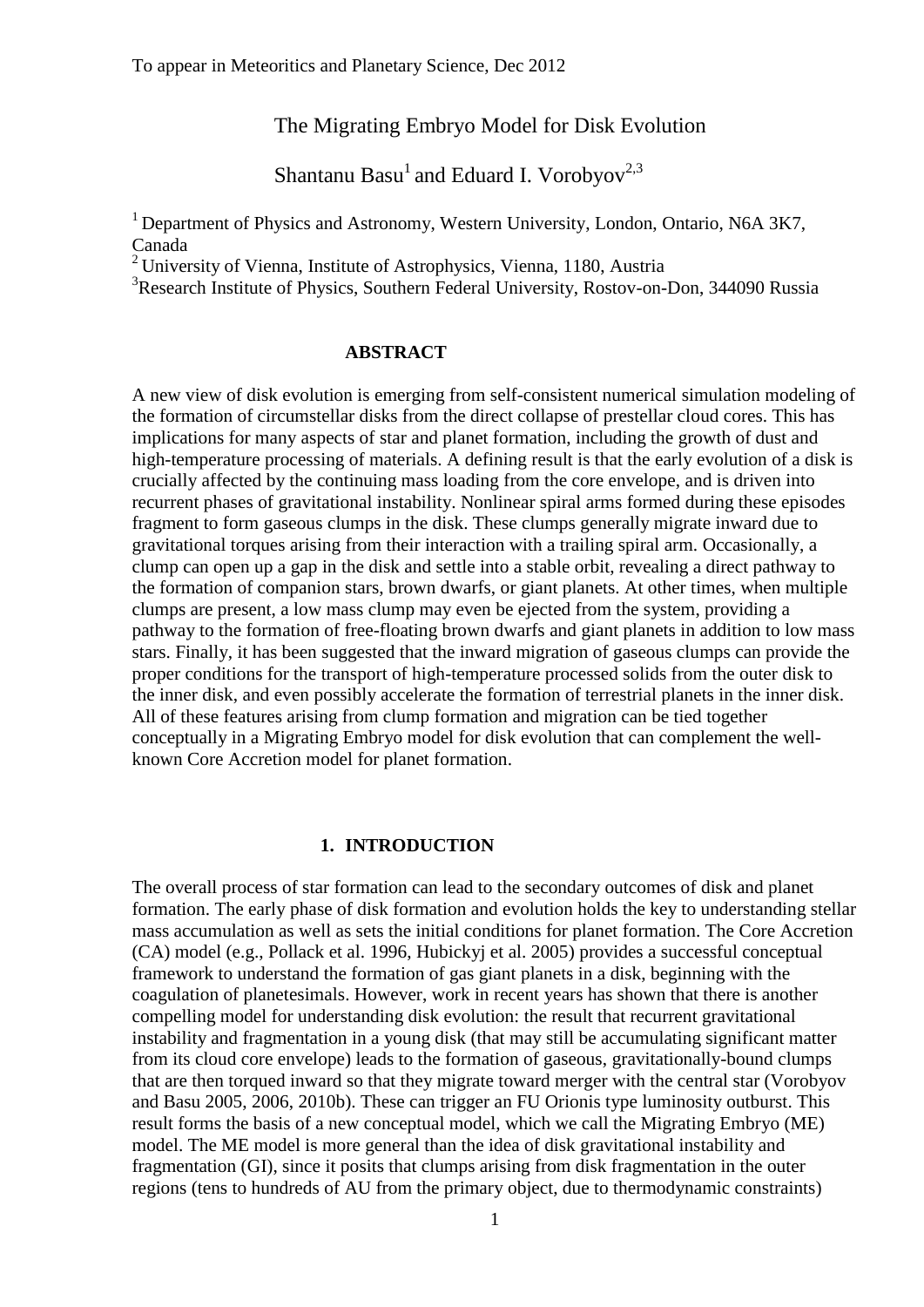generally migrate inwards until they are absorbed by the central object and/or sheared apart. Some clumps may be dispersed early on by tidal torques from spiral arms (Boley et al. 2010, Vorobyov and Basu 2010b). In some cases, a clump can be ejected from the system through many-body interactions (Basu and Vorobyov 2012), and in other cases a clump can clear a gap in the disk and settle into a wide orbit of several tens of AU radius (Vorobyov and Basu 2010a).

The destruction of clumps by tidal torques may in fact be as important for disk evolution as is their survival. Embryos that are driven into the disk inner regions may form solid cores in their interior via dust sedimentation or dense and compact atomic hydrogen cores via dissociation of molecular hydrogen. If one or both of those processes take place before the embryo is destroyed on its approach to the central star, a planet can emerge on orbit of order several AU or less (Nayakshin2010a; Boley et al. 2010).Since embryos are also sites of accelerated dust growth and high-temperature processing (Boss 1998; Boss et al.2002; Boley et al. 2010; Nayakshin 2010a, 2010b; Nayakshin et al. 2011), their in situ destruction by tidal torques may also release processed dust directly into the disk outer regions. Vorobyov (2011) has presented a model for the enrichment of embedded circumstellar disks with crystalline silicates formed in the depths of massive embryos via thermal annealing of amorphous dust grains. Part of the crystalline-silicatebearing embryos are destroyed before they vaporize dust grains in their interiors or form solid cores via dust sedimentation, thus enriching the gas disk with crystalline silicates on radial distances from sub-AU to hundred-AU scales.

In the paper we review several of the above described aspects of the ME model, successively describing disk fragmentation, the burst mode of accretion, giant protoplanet formation, and the ejection of low mass or substellar objects. Section 7 gives an emphasized presentation on the production of crystalline silicates in the disk.

#### **2. MODEL DESCRIPTION**

The main concepts of our numerical approach are explained in detail in Vorobyov and Basu (2010b) and, for the reader's convenience, are briefly reviewed below. We start our numerical integration in the pre-stellar phase, which is characterized by a collapsing *starless* cloud core, continue into the star and disk formation phase, and terminate our simulations in the T Tauri phase, when most of the core has accreted onto the forming star*/*disk system. In the early evolution, the protostellar disk is not isolated but is exposed to intense mass loading from the envelope, an important prerequisite for realistic studies of the disk stability properties. We introduce a "sink cell" at  $r_{\rm sc}= 6$  AU and impose a free inflow inner boundary condition and free outflow outer boundary condition so that the matter is allowed to flow out of the computational domain but is prevented from flowing in. We monitor the gas surface density in the sink cell and when its value exceeds a critical value for the transition from isothermal to adiabatic evolution, we introduce a central point-mass star. In the subsequent evolution, 90% of the gas that crosses the inner boundary is assumed to land onto the central star plus the inner axisymmetric disk at *r <*6 AU. The other 10% of the accreted gas is assumed to be carried away by protostellar outflows. Since we introduce the sink cell, no disk structure is resolved inward of 6 AU in our numerical hydrodynamics simulations.

We make use of the thin-disk approximation to compute the gravitational collapse of rotating, gravitationally unstable cloud cores. This approximation is an excellent means of calculating the evolution for many orbital periods and many model parameters and its justification is provided in Vorobyov and Basu (2010b). The basic equations of mass, momentum, and energy transport in the thin-disk approximation are

$$
\frac{\partial \Sigma}{\partial t} + \boldsymbol{\nabla}_p \cdot (\Sigma \boldsymbol{v}_p) = 0,
$$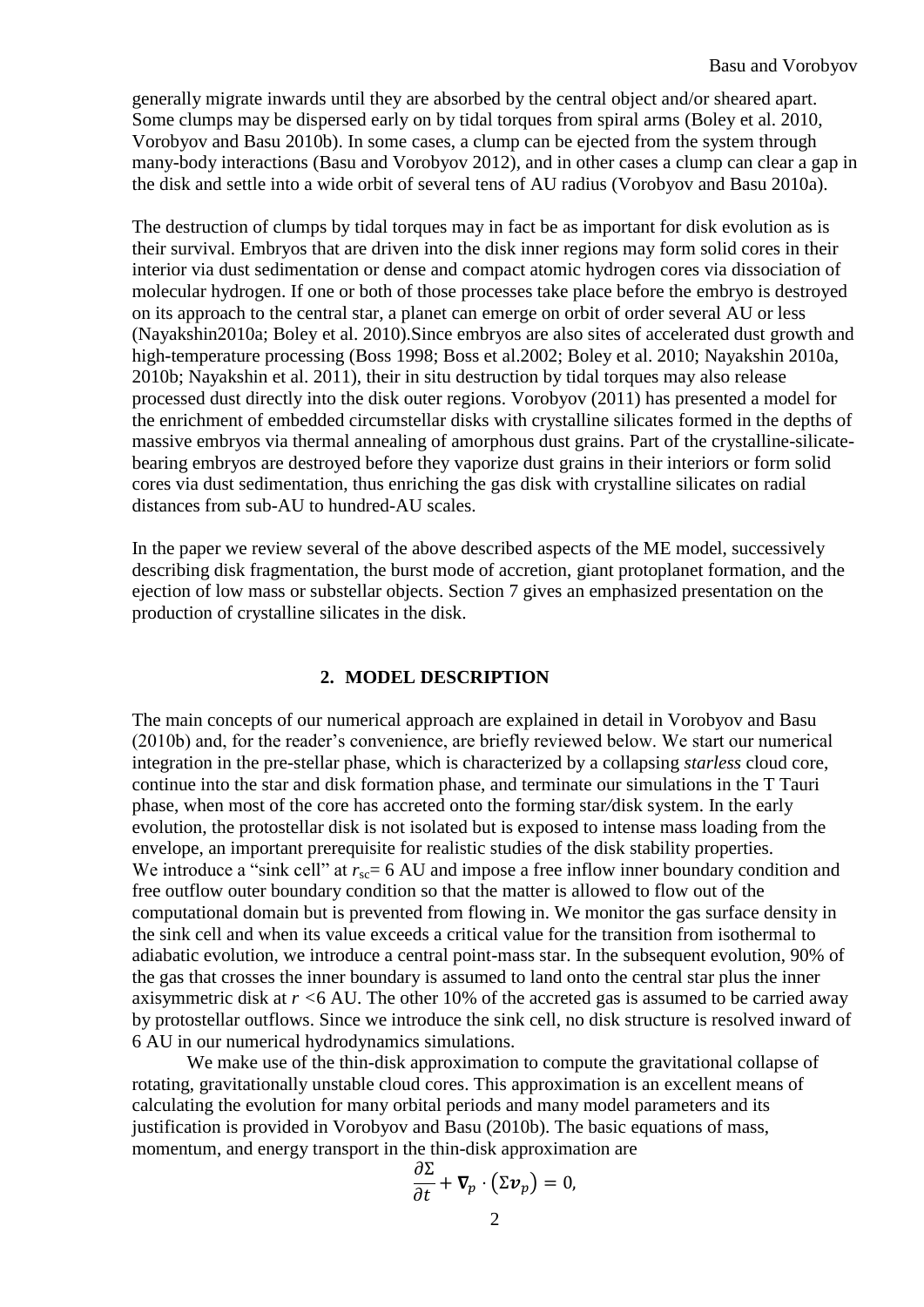$$
\frac{\partial}{\partial t} (\Sigma v_p) + [\nabla \cdot (\Sigma v_p \otimes v_p)]_p = -\nabla_p P + \Sigma g_p + (\nabla \cdot \Pi)_p,
$$
  

$$
\frac{\partial e}{\partial t} + \nabla_p \cdot (e \, v_p) = -P(\nabla_p \cdot v_p) - \Lambda + \Gamma + (\nabla v)_{pp'} \cdot \Pi_{pp'},
$$

where  $\Sigma$  is the mass surface density,  $v_p$  is the velocity in the plane of the disk with  $(r, \phi)$ components, *P* is a vertically-integrated pressure,  $g_p$  is the gravitational field in the plane, *e* is the internal energy per surface area, and  $\nabla$ <sub>n</sub> is the gradient along the planar coordinates of the disk. A small amount of viscous transport is included using the  $\alpha$ -prescription. The actual expressions used in polar coordinates for the viscous terms including the divergence of the stress tensor( $\nabla \cdot$  $\Pi$ <sub>p</sub>, symmetrized velocity gradient tensor  $\nabla v$ , viscous heating  $(\nabla v)_{pp'}$ :  $\Pi_{pp'}$  and symmetric dyadic  $\Sigma v_p \otimes v_p$ can be found in Vorobyov and Basu (2010b).

Initial cloud cores have surface densities  $\Sigma$  and angular velocities  $\Omega$  typical for a collapsing, axisymmetric, magnetically supercritical core:

$$
\Sigma = \frac{r_0 \Sigma_0}{\sqrt{r_0^2 + r^2}},
$$
  
\n
$$
\Omega = 2\Omega_0 \left(\frac{r_0}{r}\right)^2 \left[\sqrt{\left(1 + \frac{r}{r_0}\right)^2} - 1\right],
$$

(see Basu 1997) where  $\Omega_0$  is the central angular velocity and  $r_0$  is the radius of central nearconstant-density plateau. The initial temperature in the core is 10 K and the radial velocity is set to zero. The core is gravitationally unstable and begins to collapse under its own gravity.Further details can be found in Vorobyov and Basu (2010b). We note that the above form of the column density is very similar to the integrated column density of a Bonnor–Ebert sphere (Dapp and Basu 2009).

#### **3. DISK GRAVITATIONAL FRAGMENTATION**

Figure 1 shows a series of images of the gas surface density in the inner 1000 AU at different times since the formation of the central star. The centrifugal disk can only form after the formation of a central point-mass potential (Basu and Mouschovias 1995), and in this model forms at a time  $t = 0.08$  Myr after the start of the prestellar collapse. By  $t = 0.13$  Myr, a welldeveloped spiral pattern and several dense clumps are clearly visible. The clumps are almost always located in the spiral arms, suggesting that they form via fragmentation of the densest and coldest arms. Most fragments, however, do not live long. They are driven into the disk inner regions and through the sink cell (and probably onto the star) but other fragments take their place. Some of them are massive enough to host mini-disks of their own. Typical fragment masses lie in a wide range from several Jovian masses to low- and intermediate-mass brown dwarfs. The mass spectrum of the fragments depends on the disk and cloud core properties and may vary from model to model.

The disk in this early phase of evolution is most certainly not in a steady-state. Regions that undergo fragmentation are ones that have become unstable according to the Toomre criterion, i.e.,  $Q = c_s \Omega / (\pi G \Sigma) < 1$ . The cooling time of the gas is also typically less than the local dynamical time  $\Omega^{-1}$  in these regions. Finally, fragmentation can be considered to be driven by the global criteria of a sufficiently large angular momentum in the system and sufficient mass infall from the core envelope onto the disk, so that the latter can be driven to develop regions that are Toomre unstable. A detailed discussion of these criteria is given in Vorobyov and Basu (2010b).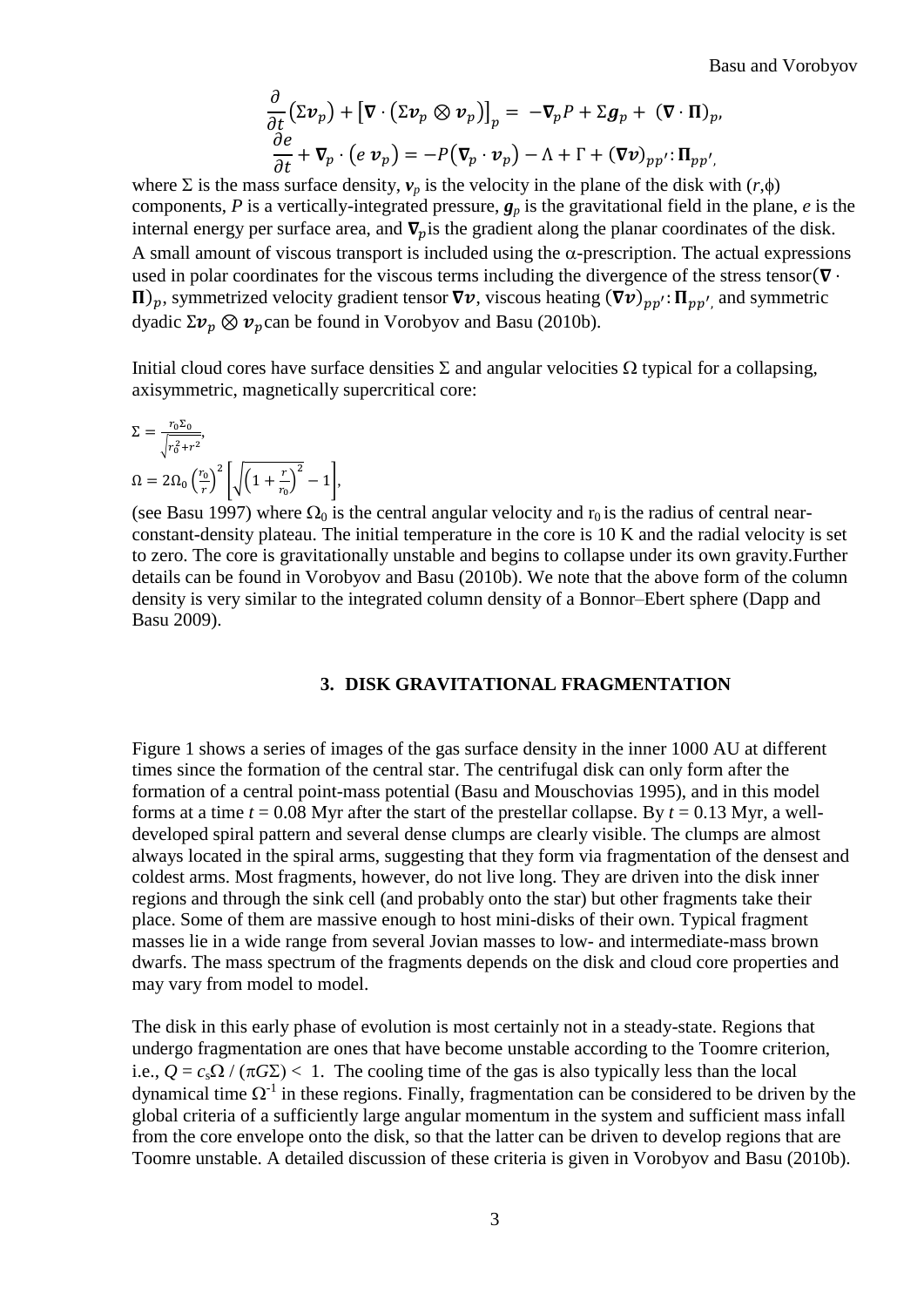

Fig. 1. Face view of the protostellar disk in model with mass  $M_c = 0.7 M_{\odot}$  and magnitude of the ratio of rotational energy to gravitational energy  $\beta = 1.3 \times 10^{-3}$ . Shown is the integrated gas surface density (in  $g \text{ cm}^{-2}$ ) in the 2000 times 2000 AU box. Time elapsed since the formation of the central star (located at the coordinate origin) is indicated in each panel.

## **4. THE BURST MODE OF ACCRETION**

Figure 2 shows, for the same model presented in Figure 1, the mass accretion rate onto the central sink and the inferred stellar luminosity if the mass accretes onto the star, both as a function of time elapsed since the beginning of collapse of the prestellar core.

In the prestellar phase, the accretion rate is negligible but quickly rises to  $10^{-5}M_{\odot}$  yr<sup>-1</sup> when the gas volume density in the sink cell exceeds  $10^{11}$  cm<sup>-3</sup> and a central stellar core begins to form at *t*= 0.08 Myr after the onset of collapse. The subsequent short period of near-constant accretion corresponds to the phase when the infalling envelope lands directly onto the forming star. A sharp drop in accretion rate follows shortly, which manifests the beginning of the disk formation phase. Subsequently, the infalling envelope accretes onto the forming disk rather than directly onto the star. This transient drop in accretion rate occurs due to the fact that the disk mass is initially too small to drive a substantial accretion rate onto the star either due to viscous or gravitational torques. As evolution proceeds, the disk accretes mass from the infalling envelope and a qualitatively new phase of mass accretion ensues, in which the accretion rate shows variability by several orders of magnitude. Short episodes of high-rate accretion (caused by the passage of disk fragments through the sink cell) are followed by longer periods of low-rate accretion (caused by a temporary disk expansion and stabilization). This highly variable accretion makes the star sporadically increase its *total* luminosity, as illustrated in the bottom panel of Figure 2. Several clear-cut luminosity outbursts with  $L_{\text{accr}}$  as high as 100  $L_{\odot}$  and many more weaker bursts are evident. The stronger bursts may represent FU Orionis-like eruptions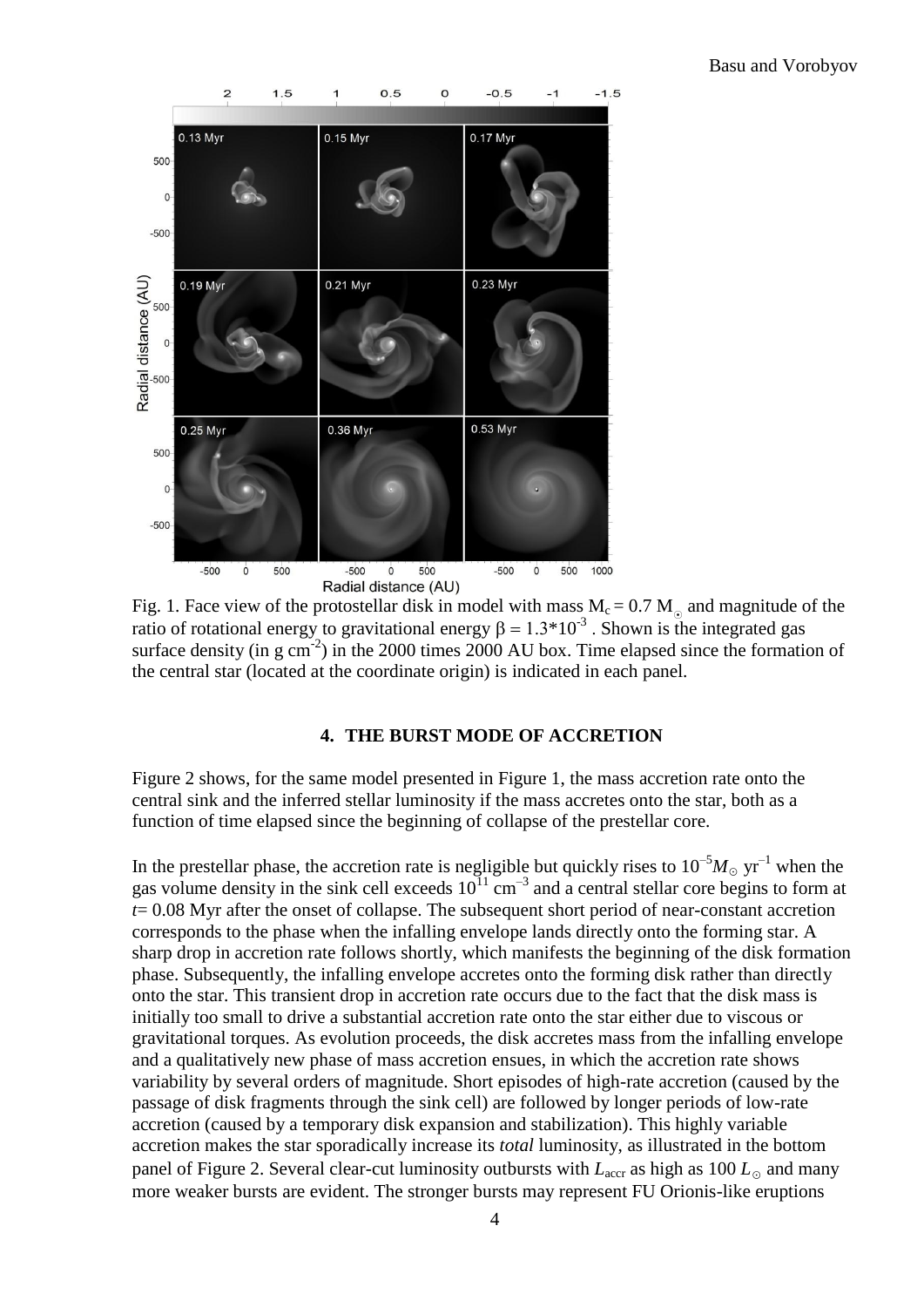(FUors), while weaker ones may manifest EX Lupi-like eruptions (EXors). FUors are young protostars which are believed to undergo accretion bursts during which the accretion rate rapidly increases from typically  $10^{-7} M_{\odot}yr^{-1}$  to  $10^{-4} M_{\odot}yr^{-1}$ , and remains elevated over timescales of at least several decades (Hartmann and Kenyon 1996). EXors, a loosely defined class of pre-mainsequence stars, exhibit smaller accretion bursts on shorter timescales and may represent a later evolution stage of a protostar.We note that the exact time for the onset of the photospheric luminosity is rather uncertain and may shift to later times, which would result in the early luminosity bursts being considerably stronger in amplitude.



Fig. 2. (Top.) Mass accretion rate onto the protostar versus time in model with  $M_c = 0.7 M_{\odot}$  and  $\beta = 1.3 \times 10^{-3}$ . (**Bottom**.) Total (accretion plus photospheric) luminosity versus time in the same model.

## **5. SURVIVAL OF FRAGMENTS AND GIANT PLANET FORMATION**

In Vorobyov and Basu (2010a), we presented a model of disk formation and evolution in which one of the fragments escaped fast inward migration and matured into a giant protoplanet (GPP) that was able to carve out a gap in the disk and settle into a stable orbit. This kind of outcome becomes increasingly probable as the mass and angular momentum content of the initial core is increased but is still quite rare and essentially stochastic in nature. Even for an almost identical set of initial parameters we may or may not see the formation of a GPP due to the fact that the disk evolution followed a slightly different pathway. In most cases, fragments do not mature into GPPs in wide orbits; they either migrate inward to the inner boundary or are dispersed in outer regions, possibly due to insufficient resolution. By studying a range of models with many realizations and multiple sets of initial parameters, we found that six out of 82 models formed GPPs on fixed orbits with final masses in the range of  $5 - 10$  M<sub>J</sub> and with orbit radii in the range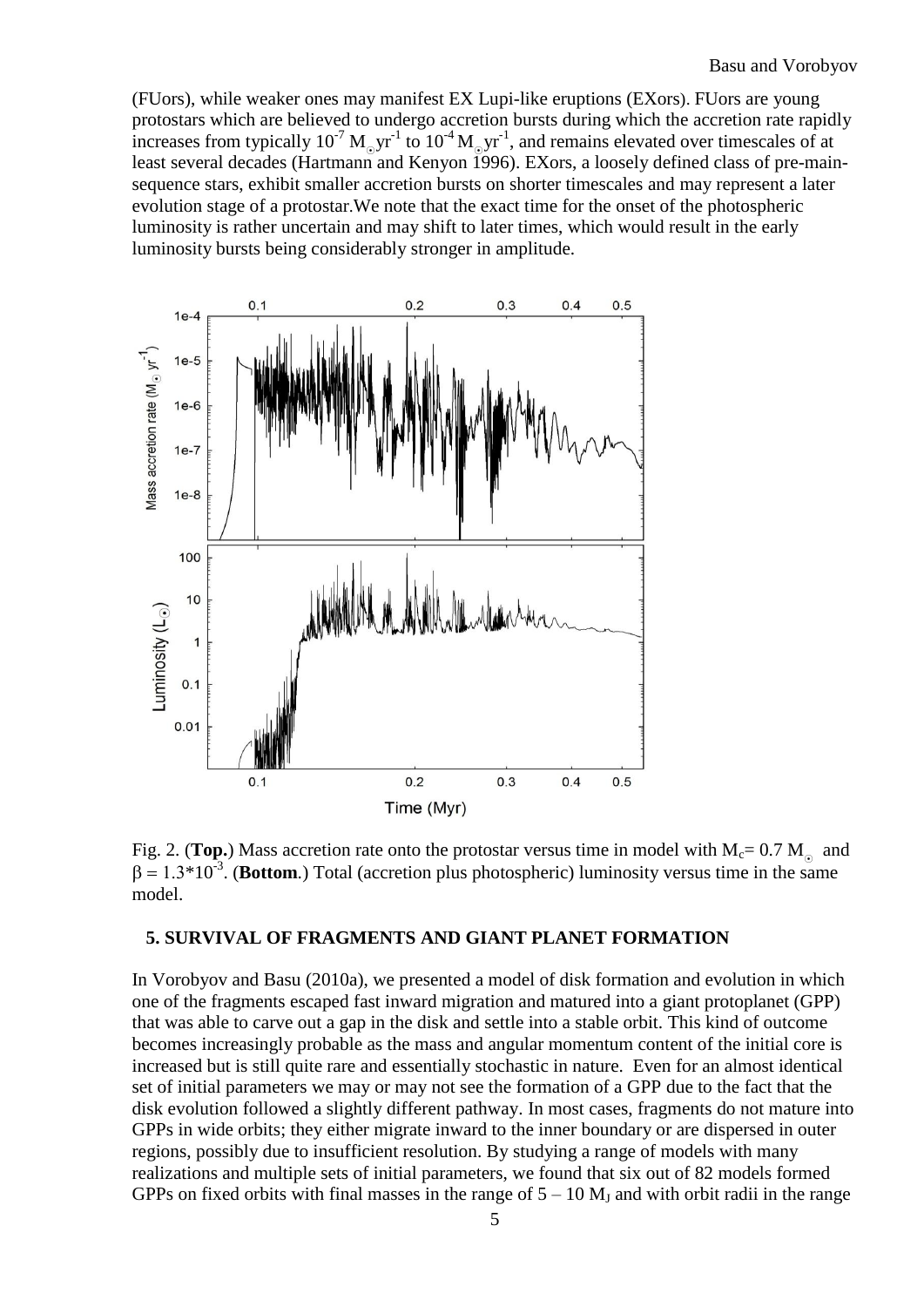of 25 – 200 AU. These models employ a barotropic relation between pressure and density, which makes a smooth transition from the early isothermal regime to a late adiabatic regime. So the treatment of thermal physics is more simplified in this model than in those presented in the previous and subsequent sections.



Fig. 3. Formation of a giant protoplanet with mass  $\approx$  5 M<sub>J</sub> and mean orbit distance  $\approx$  55 AU. Shown is the gas surface density (in g  $\text{cm}^{-2}$ ) in the 600 times 600 AU box (top panels) and 400 times 400 AU box (bottom panels) at several consecutive times after the formation of the central star.

Figure 3 presents the gas surface density maps (in g  $cm^{-2}$ ) in a model with initial core mass  $M_c =$ 0.9  $M_{\odot}$  and ratio of rotational to gravitational energy magnitude  $\beta = 1.3 \times 10^{-2}$ at six evolution times after the formation of the disk. The rotation is counterclockwise (note that we zoom in at the bottom row). Several fragments condense in the outer parts of the spiral arms as early as 0.09 Myr after disk formation, but none of them have survived by the end of the embedded phase at 0.16 Myr when about 75% - 80% of the envelope has been accreted by the disk. They are all driven into the sink cell via a very efficient exchange of angular momentum with the spiral arms, possibly leading to multiple FU Orionis bursts (Vorobyov and Basu [2005,](http://iopscience.iop.org.proxy1.lib.uwo.ca:2048/2041-8205/714/1/L133/fulltext/apjl_714_1_133.text.html#apjl346733r39) [2006\)](http://iopscience.iop.org.proxy1.lib.uwo.ca:2048/2041-8205/714/1/L133/fulltext/apjl_714_1_133.text.html#apjl346733r40) or forming giant and icy planets on very close orbits (Nayakshin 2010a, 2010b). The byproduct of these bursts is disk expansion due to the conservation of angular momentum. When the mass loading from the envelope diminishes and the burst phase ends, this expansion is followed by transient disk contraction, during which the gas surface density increases and several more fragments form in the disk's outermost regions  $(t = 0.21 \text{ Myr})$ . These fragments quickly migrate within the inner 100 AU.

The number of fragments formed during the early disk evolution varies from model to model and is usually between a few and few tens. The masses of the fragments lie in the giant planet and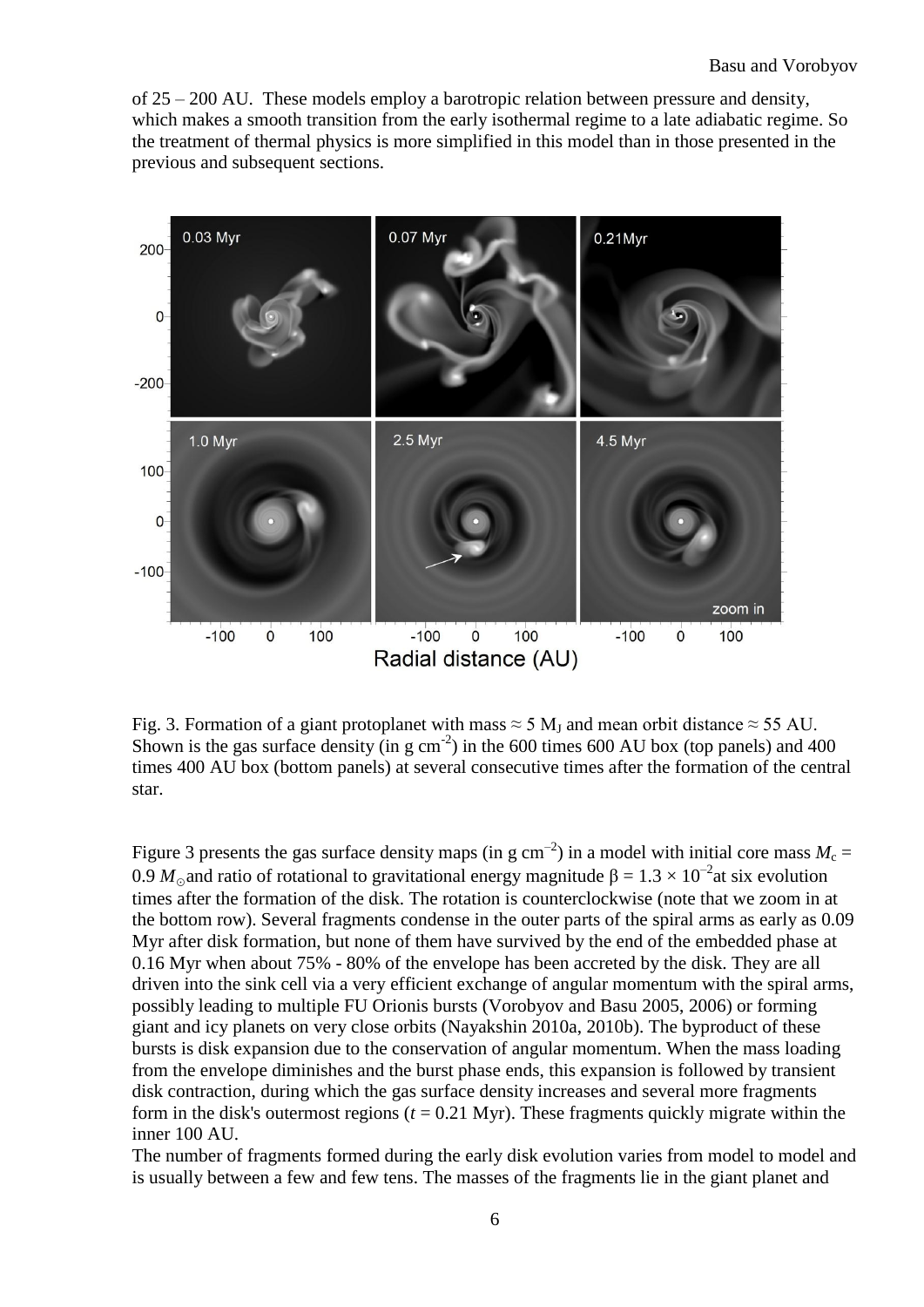brown dwarf regime. By *t* = 0.3 Myr, only one fragment survives, which later opens a gap and evolves into a well-defined GPP possessing its own *counter-rotating* minidisk. Such counterrotating minidisks are seen around many fragments. We believe that this effect is caused by the gravitational capture of some of the neighboring material, which receives a counter-rotating twist around the forming fragment due to differential rotation of the natal spiral arm.

# **6. EJECTION OF BROWN DWARFS AND VERY LOW MASS STARS**

Recent work shows that as models increase along the sequence of increasing mass or angular momentum, there is also a tendency for a clump to be *ejected* from a disk due to interaction between multiple clumps and the primary object. This supports a new hybrid paradigm of brown dwarf (BD) and low mass star formation by disk fragmentation followed by clump ejection (rather than by ejection of finished low-mass stars/BDs). This scenario naturally accounts for the presence of disks around BDs and the relatively low ejection speeds in this scenario can account for the observed velocity dispersion and physical location of BDs relative to young stellar objects (YSOs). In principle, this mechanism could also eject protoplanetary mass fragments, leading to the formation of free-floating planets although we have not yet seen this in our numerical simulations. The total masses of ejected fragments (including circumfragemnt material) lie in the 0.05-0.34 M<sub>o</sub> limits, the ejection speeds – in the 0.38-1.2 km s<sup>-1</sup> limits, and the ejected times since the formation of the central protostar – 0.18-0.82 Myr. For more detailed statistics of the ejected fragments the reader is referred to Table~1 in Basu and Vorobyov (2012).



Fig. 4. Ejection of a proto-brown-dwarf embryo (shown by the arrows) from the protostellar disk (the inner region) due to many-body interaction. Shown is the gas surface density (in g cm<sup>-2</sup>) in the 20000 times 20000 AU box at several consecutive times after the ejection instant at  $t = 0.26$ Myr.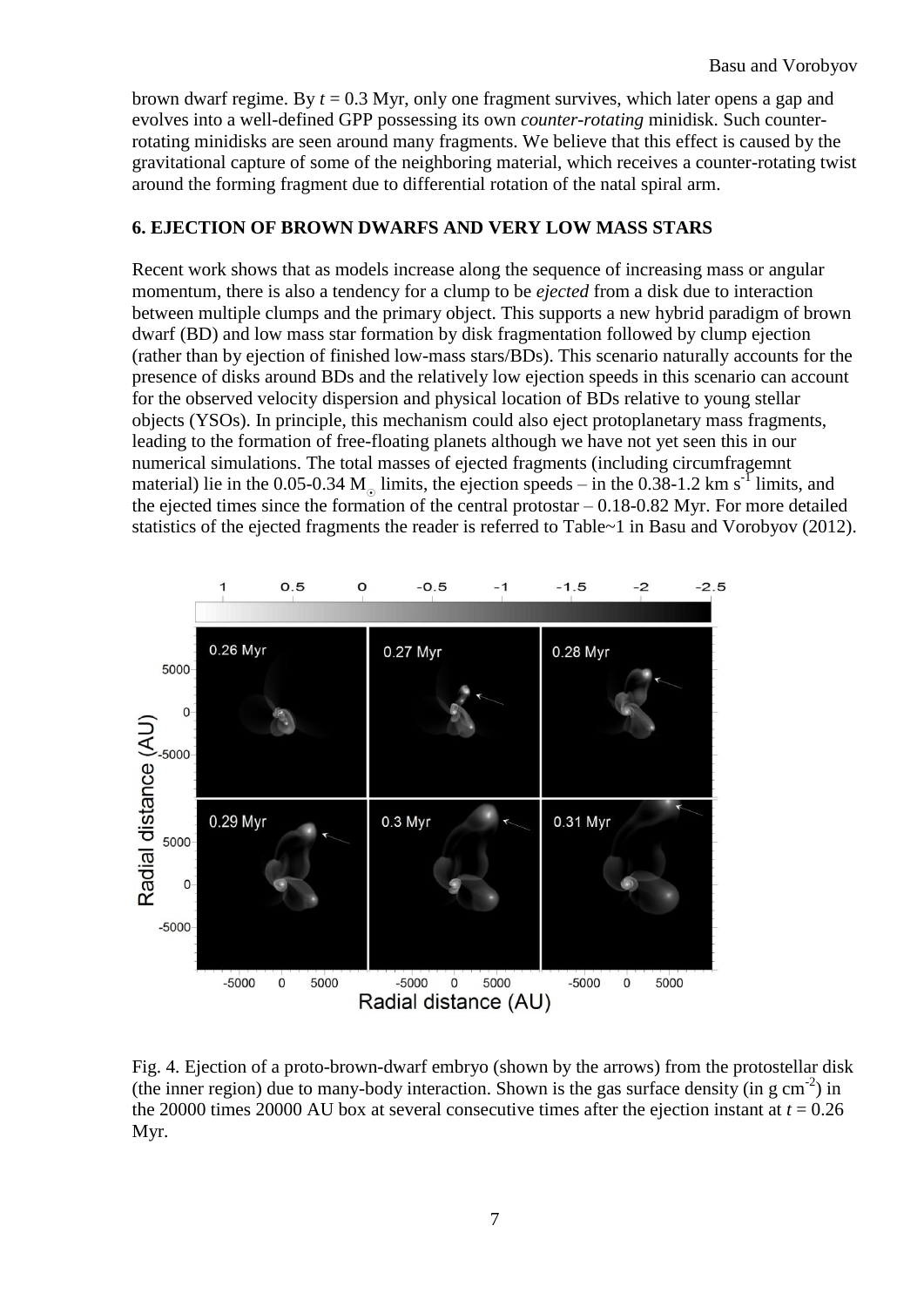Figure [4](http://iopscience.iop.org.proxy1.lib.uwo.ca:2048/0004-637X/750/1/30/fulltext/apj_750_1_30.text.html#apj424376f1) shows a sequence of column density images for a model at various times after the formation of a central object, and in a region of size 20,000 AU on each side. The circumstellar disk forms at *t* = 0.01 Myr and by *t* = 0.05 Myr it already undergoes fragmentation. Within the first 0.25 Myr, multiple fragments are formed in the relatively massive disk, at distances greater than about 50 AU and less than a few hundred AU. They are generally torqued inward through gravitational interaction with trailing spiral arms, as first found by Vorobyov and Basu [\(2005,](http://iopscience.iop.org.proxy1.lib.uwo.ca:2048/0004-637X/750/1/30/fulltext/apj_750_1_30.text.html#apj424376r32) [2006\)](http://iopscience.iop.org.proxy1.lib.uwo.ca:2048/0004-637X/750/1/30/fulltext/apj_750_1_30.text.html#apj424376r33). Others located at large radii may eventually disperse. However, under sometimefavorable conditions, a clump within a multi-clump environment can be ejected through manybody interaction. Such an event begins at about 0.26 Myr. The ejection is also aided by the nonaxisymmetric potential of the relatively massive disk. The velocity of the ejected clump (at the moment when it leaves the computational boundary at  $r = 12,000$  AU) is about 0.9 km s<sup>-1</sup>, which is a factor of three greater than the escape velocity  $v_{\text{esc}} = (2GM_{\text{sd}}/r)^{1/2}$ , where the total mass of the central star and its disk is  $M_{sd} = 0.6 M_{\odot}$ . This means that the clump will truly be lost to the system. The *total* mass of the clump, calculated as the mass passing the computational boundary during the ejection event, is 0.15  $M_{\odot}$ . It should be noted, however, that this value includes not only the compact core but also a diffuse envelope and even fragments of a spiral. We speculate that upon contraction this clump may form a substellar object, given that a significant fraction of mass remains in the disk until it is ejected due to outflows and/or dispersed due to photoevaporation. No further major fragmentation episodes in the protostellar disk are seen after this event, likely due to a sharp drop in the total disk mass caused by the ejection. The disk then gradually evolves toward a nearly axisymmetric state.

## **7. CRYSTALLIZATION OF SILICATES IN PROTOSTELLAR DISKS**

The degree of crystallinity of silicates in prestellar cores is about  $0.2\% \pm 0.2\%$ , similar to that of the interstellar medium (Kemper et al. 2004). On the other hand, the crystalline-silicate fraction in the inner regions of circumstellar disks around young stellar objects (YSOs) can vary in wide limits from essentially none to almost 100% (Watson et al. 2009), implying in situ production of crystalline silicates in at least some YSOs. Two mechanisms for dust crystallization have been put forward: (a) evaporation of the original, amorphous dust grains followed by recondensation under conditions of high temperature and density (e.g., Grossman 1972) and (b) thermal annealing of the amorphous grains at temperatures (800–1300) K via viscous heating (e.g., Gail 2001), shock wave heating (Harker and Desch 2002), or disk surface heating during EX-Lupi-like outbursts (Ábrahám et al. 2009). Both mechanisms are thought to work mostly in the inner several AU from the star. However, recent missions to comets Wild 2 and Tempel 1 have brought evidence for crystalline silicates in these comets (e.g., McKeegan et al. 2006). This suggests that some means of outward radial transport of crystallized dust to distances of the order of tens of AU is necessary to account for the non-zero crystalline-silicate fraction in comets (e.g., Gail 2001). Recently, Vorobyov (2011) has suggested another promising gateway for the production of crystalline silicates in protostellar disks, which does not require outward transport of dust. Crystalline silicates can be produced by thermal annealing of amorphous dust grains in the hot interiors of massive fragments (or planet*/*brown-dwarf embryos) and released into the disk when the fragments are tidally dispersed. Fragments can be dispersed at various distances from sub-AU to several tens or even hundreds of AU, enriching the disk with crystalline silicates during the first Myr of evolution. These crystalline silicates can later be incorporated into comets as dust sediments and grows to form larger bodies.

Vorobyov modified the model described in Section 2 by adding two additional continuity equations for the surface density of amorphous and crystalline silicates, including the effect of silicate crystallization at temperatures > 800 K: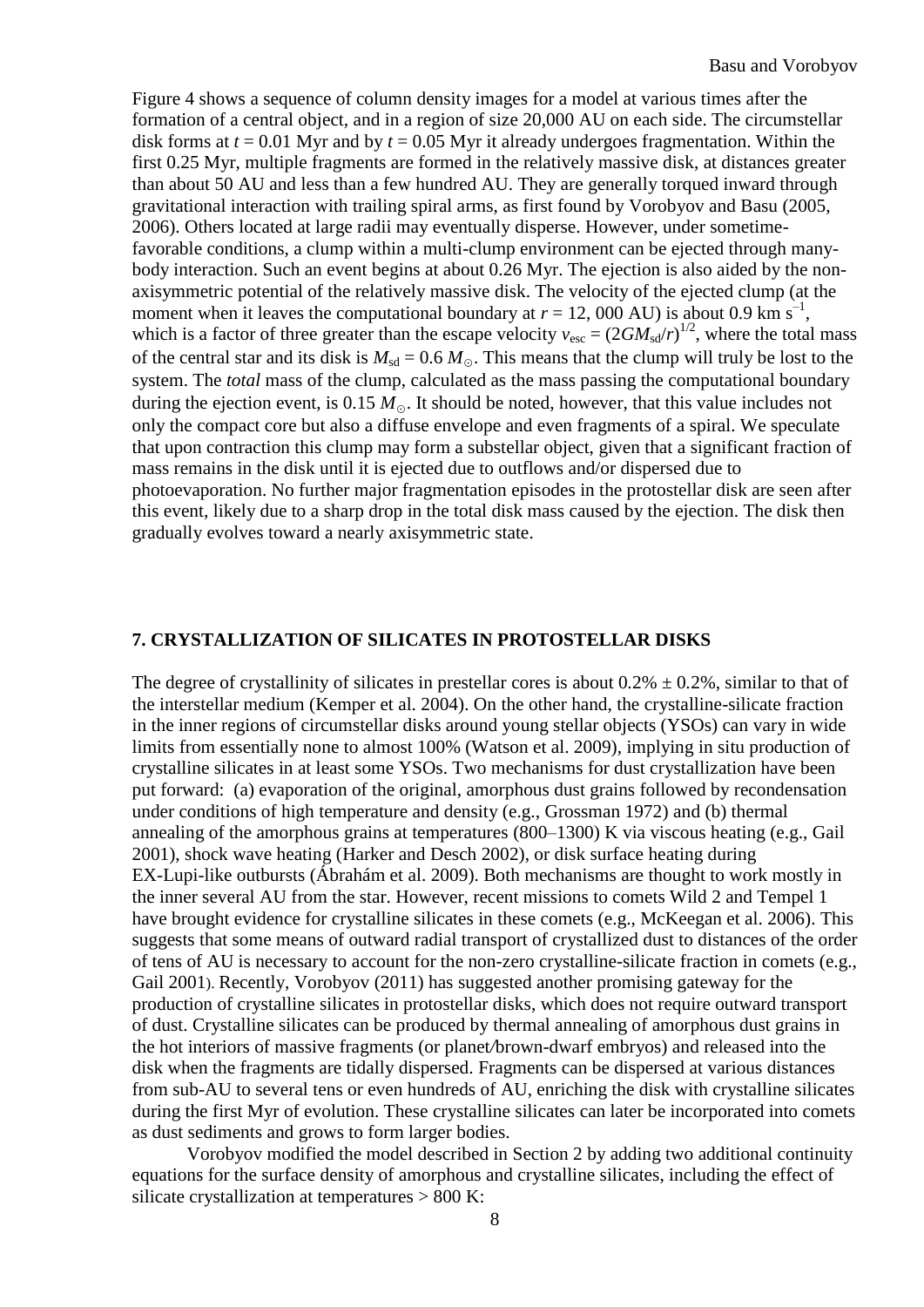$\frac{\partial \Sigma_{a.s.}}{\partial t} + \nabla_p \cdot (\Sigma_{a.s.} \nu_p) = -S,$ <br>  $\frac{\partial \Sigma_{c.s.}}{\partial t} + \nabla_p \cdot (\Sigma_{c.s.} \nu_p) = +S,$ 

where  $S = v_{cr} \Sigma_{as}$  and the crystallization rate  $v_{cr}$  is provided by the Arrhenius formula (see Vorobyov 2011).

Figure 5 presents the gas surface density (left), gas temperature (middle) and, crystalline silicate fraction  $\xi = \sum_{c.s.} / (\sum_{c.s.} + \sum_{a.s.})$  in the inner 400 AU of a young protostellar disk formed from a cloud core with initial mass  $M_c = 0.78 M_\odot$  and  $\beta = 8.8*10^{-3}$ . There are three distinct fragments present in the disk, but only one (shown by the arrow) is characterized by the gas temperature in its interior exceeding 800 K (middle panel). Such temperatures are sufficient to anneal pristine amorphous silicates so that the fragment now contains mostly crystalline silicates (right panel). Numerical hydrodynamics simulations show that fragments containing thermally processed dust in their interiors can be dispersed by tidal torques at various radial distances from (sub-) AU scales, if they are destroyed on their approach to the central star, to hundred-AU scales, if they are dispersed by tidal torques exerted by spiral arms (Vorobyov 2011). When dispersed, these fragments release crystalline silicates directly into the disk.

We stress that this mechanism can provide a direct source of crystalline silicates at large distances, thus naturally explaining the relatively large abundance of crystalline silicates in such comets as Wild 2 and Tempel 1. The presence of crystalline silicates with the chemical and isotopic composition similar to that of the chondritic meteorites does not invalidate this mechanism, as the latter may have formed in the atmospheres of protoplanetary embryos via dust sedimentation and released into the inner few AU when the embryos were dispersed by tidal torques near the young protosun. Also the presence of refractory calcium aluminum inclusions in the cometary material can be accounted for by the fact that temperatures in at least some of the embryos can exceed 1300 K.<br> $_{2.5}^{2.5}$   $_{1.5}^{1.5}$   $_{0.5}^{0.5}$   $_{-0.5}^{0.5}$ 



Radial distance (AU)

100 200 300

Fig. 5. Gas surface density (left panel,  $g \text{ cm}^{-2}$ ), gas midplane temperature (middle panel, K), and the crystalline silicate fraction (right panel) in the protostellar disk at  $t = 0.13$  Myr after the formation of the central star. Only the inner 300 AU are shown. All quantities are plotted on the log scale. The gas temperature in the depths of the most massive and densest clump (shown by the arrow) reaches temperatures  $\geq 800$  K, sufficient to anneal amorphous silicates.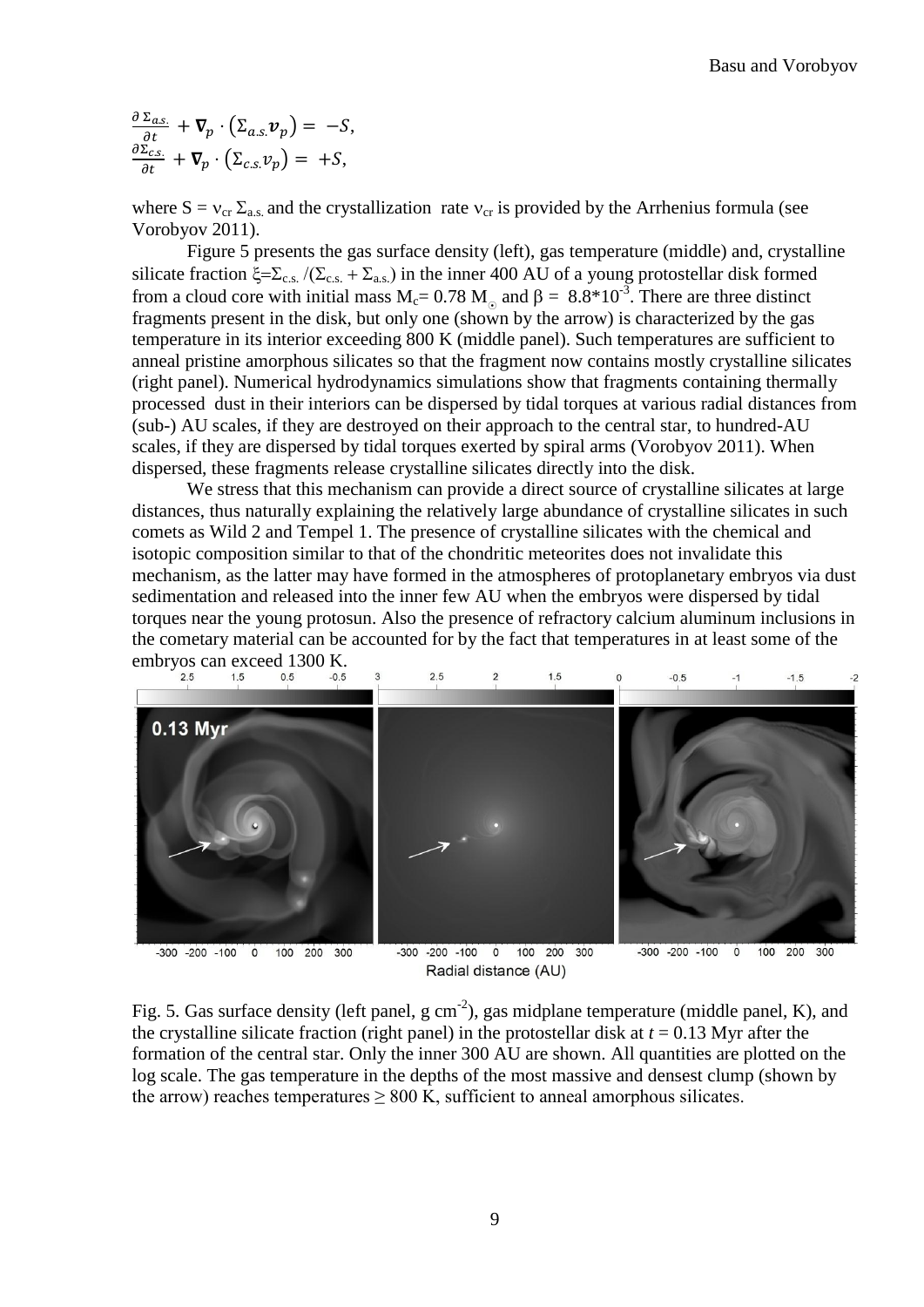# **CONCLUSIONS**

This article describes the new Migrating Embryo model for disk evolution, which is revealing many new pathways to understanding the formation of stars, brown dwarfs, gas giant planets, and even the processing of solids in the early solar system. We believe that the study of the formation of solids and planets in the early solar system can be moved forward in new directions by examining implications of this new scenario. While the well-established Core Accretion model has been very successful in explaining many features of planet formation, we feel that the Migrating Embryo model provides alternative and complementary pathways for many outcomes, including planet formation and the thermal processing of solids. The implications are just beginning to be explored, and provide a rich terrain for both astronomers and cosmochemists to explore. In the future, we plan to include a more detailed modeling of gas hydrodynamics in our thin-disk code by reconstructing the disk vertical structure using equations of vertical hydrostatic equilibrium and radiation transfer. This modification would allow us to include chemical reaction networks and dust evolution into the resulting 2+1 dimensional numerical hydrodynamics code. Model predictions of dust density and temperature can be used to successfully interface with high-resolution observations of planet-forming disks using the Atacama Large Millimeter/Submillimeter Array and other future observatories.

# ACKNOWLEDGEMENTS

We are thankful to the referees for suggestions and comments that helped greatly to improve the manuscript. Numerical simulations were done at the Atlantic Computational Excellence Network (ACEnet), the Shared Hierarchical Academic Research Computing Network (SHARCNET), and the Center of Collective Supercomputer Resources, Taganrog Technological Institute at Southern Federal University. Support for this work was provided by an NSERC Discovery Grant to SB and RFBR grants 10-02-00278 and 11-02-92601 to EIV.

## BIBLIOGRAPHY

Ábrahám P., Juhász A., Dullemond C. P., Kóspál Á., van Boekel R.,

Bouwman J., Henning Th., Moor A., et al. (2009). Episodic formation of cometary material in the outburst of a solar-like young star. *Nature* 459:224-228

- Basu S. (1997). A semi-analytic model for supercritical core collapse: self-similar evolution and the approach to protostar formation. *Astrophysical J*. 485:240-253
- Basu S., and Mouschovias T. Ch. (1995).Magnetic braking, ambipolar diffusion, and the formation of cloud cores and protostars. II. A parameter study. *Astrophysical J*. 452:386- 400
- Basu S., and Vorobyov E. I. (2012). A hybrid scenario for the formation of brown dwarfs and very low mass stars. *Astrophysical J*. 750:30-37
- Boley A. C., Hayfield T., Mayer L., and Durisen R. H. (2010).Clumps in the outer disk by disk instability: Why they are initially gas giants and the legacy of disruption. *Icarus* 207:509- 516
- Boss A. P. (1998). Evolution of the solar nebula. IV. Giant gaseous protoplanet formation. *Astrophysical J.* 503:923-937
- Boss A. P., Wetherill G. W. and Haghighipour, N. (2002).NOTE: Rapid formation of ice giant planets. *Icarus* 156:291-295
- Dapp W. B. and Basu S. (2009).An analytic column density profile to fit prestellar cores.*Mon. Notices Royal Astron. Soc.* 395:1092-1098